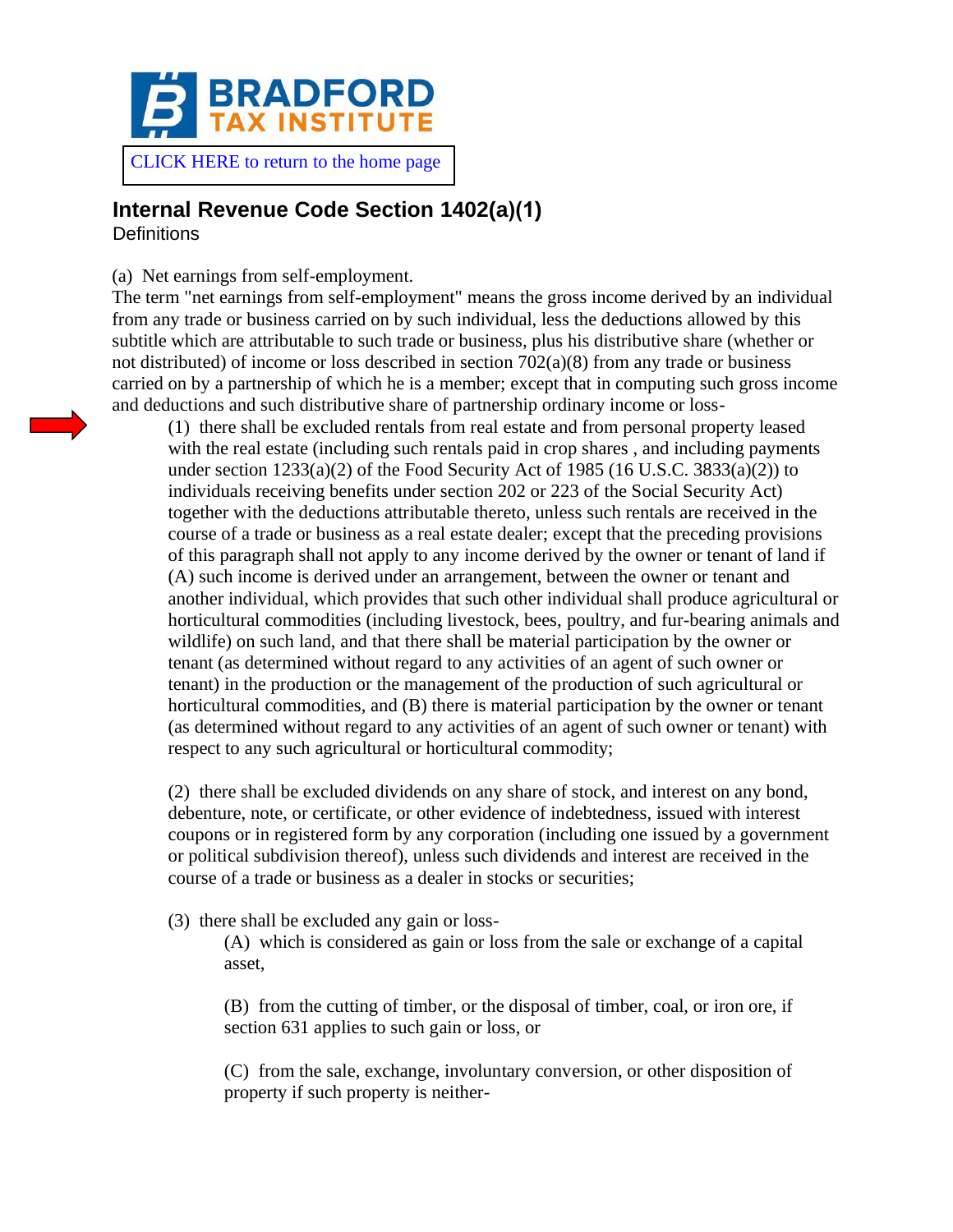(i) stock in trade or other property of a kind which would properly be includible in inventory if on hand at the close of the taxable year, nor

(ii) property held primarily for sale to customers in the ordinary course of the trade or business;

(4) the deduction for net operating losses provided in section 172 shall not be allowed;

- (5)
- If-

(A) any of the income derived from a trade or business (other than a trade or business carried on by a partnership) is community income under community property laws applicable to such income, the gross income and deductions attributable to such trade or business shall be treated as the gross income and deductions of the spouse carrying on such trade or business or, if such trade or business is jointly operated, treated as the gross income and deductions of each spouse on the basis of their respective distributive share of the gross income and deductions; and

(B) any portion of a partner's distributive share of the ordinary income or loss from a trade or business carried on by a partnership is community income or loss under the community property laws applicable to such share, all of such distributive share shall be included in computing the net earnings from selfemployment of such partner, and no part of such share shall be taken into account in computing the net earnings from self-employment of the spouse of such partner;

(6) a resident of Puerto Rico shall compute his net earnings from self-employment in the same manner as a citizen of the United States but without regard to section 933;

(7) the deduction for personal exemptions provided in section 151 shall not be allowed;

(8) an individual who is a duly ordained, commissioned, or licensed minister of a church or a member of a religious order shall compute his net earnings from self-employment derived from the performance of service described in subsection (c)(4) without regard to section 107 (relating to rental value of parsonages), section 119 (relating to meals and lodging furnished for the convenience of the employer), and section 911 (relating to citizens or residents of the United States living abroad), but shall not include in such net earnings from self-employment the rental value of any parsonage or any parsonage allowance (whether or not excludable under section 107 ) provided after the individual retires, or any other retirement benefit received by such individual from a church plan (as defined in section 414(e)) after the individual retires;

(9) the exclusion from gross income provided by section 931 shall not apply;

(10) there shall be excluded amounts received by a partner pursuant to a written plan of the partnership, which meets such requirements as are prescribed by the Secretary, and which provides for payments on account of retirement, on a periodic basis, to partners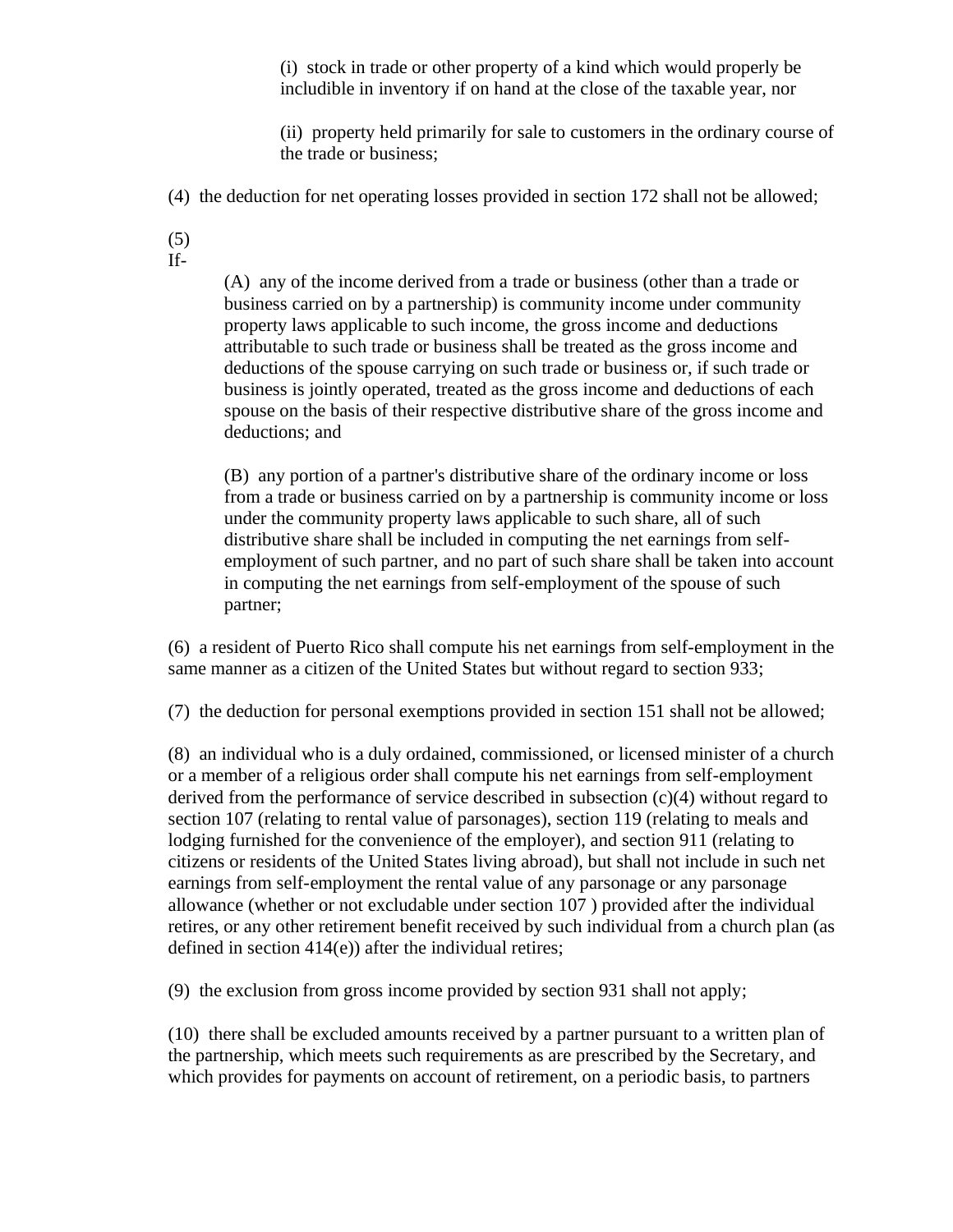generally or to a class or classes of partners, such payments to continue at least until such partner's death, if-

(A) such partner rendered no services with respect to any trade or business carried on by such partnership (or its successors) during the taxable year of such partnership (or its successors), ending within or with his taxable year, in which such amounts were received, and

(B) no obligation exists (as of the close of the partnership's taxable year referred to in subparagraph (A)) from the other partners to such partner except with respect to retirement payments under such plan, and

(C) such partner's share, if any, of the capital of the partnership has been paid to him in full before the close of the partnership's taxable year referred to in subparagraph (A);

(11) the exclusion from gross income provided by section  $911(a)(1)$  shall not apply;

(12) in lieu of the deduction provided by section 164(f) (relating to deduction for onehalf of self-employment taxes), there shall be allowed a deduction equal to the product of-

(A) the taxpayer's net earnings from self-employment for the taxable year (determined without regard to this paragraph ), and

(B) one-half of the sum of the rates imposed by subsections (a) and (b) of section 1401 for such year (determined without regard to the rate imposed under paragraph  $(2)$  of section 1401 $(b)$ ;

(13) there shall be excluded the distributive share of any item of income or loss of a limited partner, as such, other than guaranteed payments described in section 707(c) to that partner for services actually rendered to or on behalf of the partnership to the extent that those payments are established to be in the nature of remuneration for those services;

 $(14)$  in the case of church employee income, the special rules of subsection  $(i)(1)$  shall apply;

(15) in the case of a member of an Indian tribe, the special rules of section 7873 (relating to income derived by Indians from exercise of fishing rights) shall apply;

(16) the deduction provided by section 199 shall not be allowed; and

(17) notwithstanding the preceding provisions of this subsection, each spouse's share of income or loss from a qualified joint venture shall be taken into account as provided in section 761(f) in determining net earnings from self-employment of such spouse.

If the taxable year of a partner is different from that of the partnership, the distributive share which he is required to include in computing his net earnings from selfemployment shall be based on the ordinary income or loss of the partnership for any taxable year of the partnership ending within or with his taxable year. In the case of any trade or business which is carried on by an individual or by a partnership and in which, if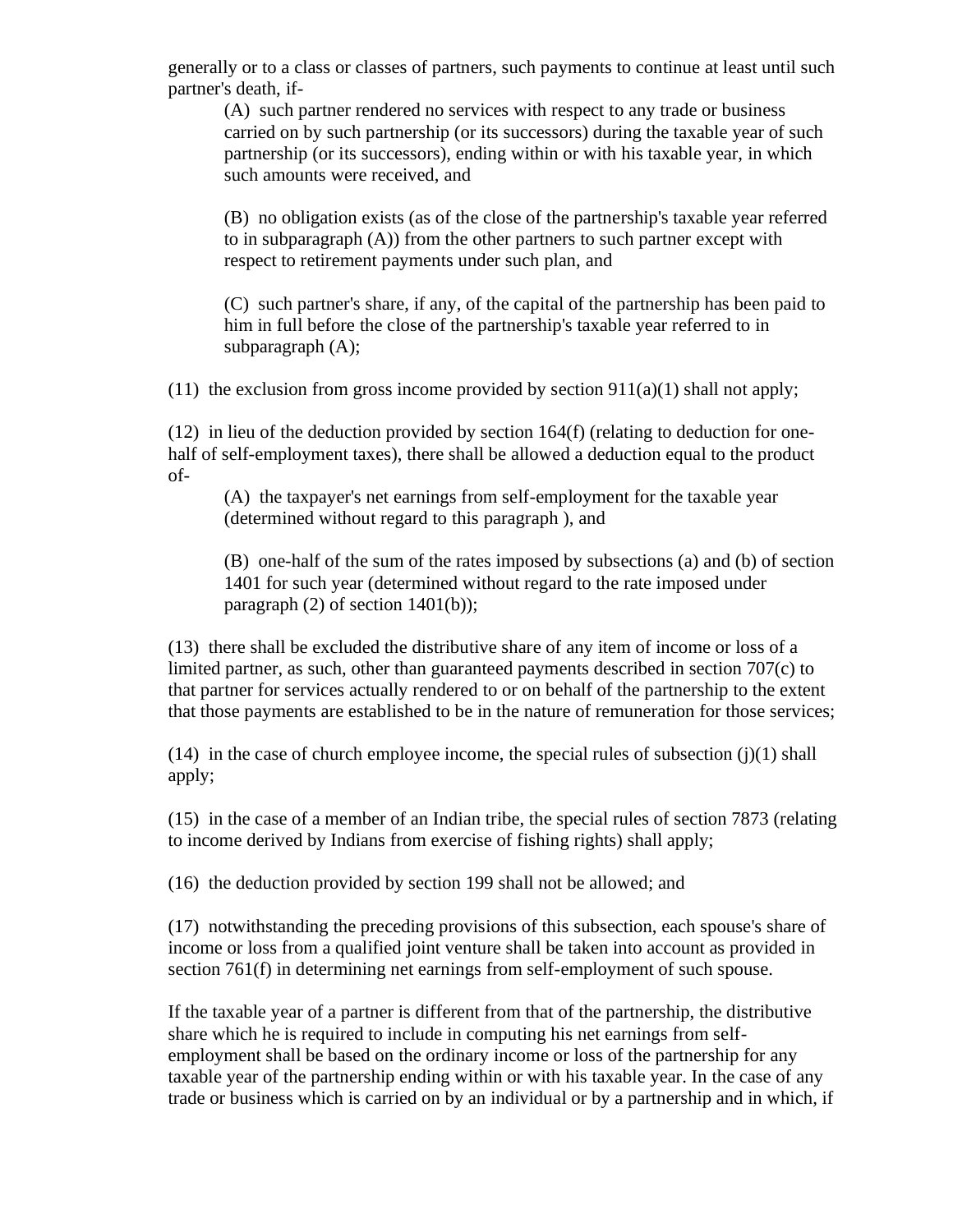such trade or business were carried on exclusively by employees, the major portion of the services would constitute agricultural labor as defined in section 3121(g)-

(i) in the case of an individual, if the gross income derived by him from such trade or business is not more than the upper limit, the net earnings from selfemployment derived by him from such trade or business may, at his option, be deemed to be 66⅔ percent of such gross income; or (ii) in the case of an individual, if the gross income derived by him from such

trade or business is more than the upper limit and the net earnings from selfemployment derived by him from such trade or business (computed under this subsection without regard to this sentence) are less than the lower limit, the net earnings from self-employment derived by him from such trade or business may, at his option, be deemed to be the lower limit; and

(iii) in the case of a member of a partnership, if his distributive share of the gross income of the partnership derived from such trade or business (after such gross income has been reduced by the sum of all payments to which section 707(c) applies) is not more than the upper limit, his distributive share of income described in section  $702(a)(8)$  derived from such trade or business may, at his option, be deemed to be an amount equal to 66 ⅔ percent of his distributive share of such gross income (after such gross income has been so reduced); or (iv) in the case of a member of a partnership, if his distributive share of the gross income of the partnership derived from such trade or business (after such gross income has been reduced by the sum of all payments to which section 707(c) applies) is more than the upper limit and his distributive share (whether or not distributed) of income described in section 702(a)(8) derived from such trade or business (computed under this subsection without regard to this sentence) is less than the lower limit, his distributive share of income described in section  $702(a)(8)$  derived from such trade or business may, at his option, be deemed to be the lower limit.

For purposes of the preceding sentence, gross income means-

(v) in the case of any such trade or business in which the income is computed under a cash receipts and disbursements method, the gross receipts from such trade or business reduced by the cost or other basis of property which was purchased and sold in carrying on such trade or business, adjusted (after such reduction) in accordance with the provisions of paragraphs (1) through (7) and paragraph (9) of this subsection ; and

(vi) in the case of any such trade or business in which the income is computed under an accrual method, the gross income from such trade or business, adjusted in accordance with the provisions of paragraphs  $(1)$  through  $(7)$  and paragraph  $(9)$ of this subsection ;

and, for purposes of such sentence, if an individual (including a member of a partnership) derives gross income from more than one such trade or business, such gross income (including his distributive share of the gross income of any partnership derived from any such trade or business) shall be deemed to have been derived from one trade or business.

The preceding sentence and clauses (i) through (iv) of the second preceding sentence shall also apply in the case of any trade or business (other than a trade or business specified in such second preceding sentence) which is carried on by an individual who is self-employed on a regular basis as defined in subsection (h), or by a partnership of which an individual is a member on a regular basis as defined